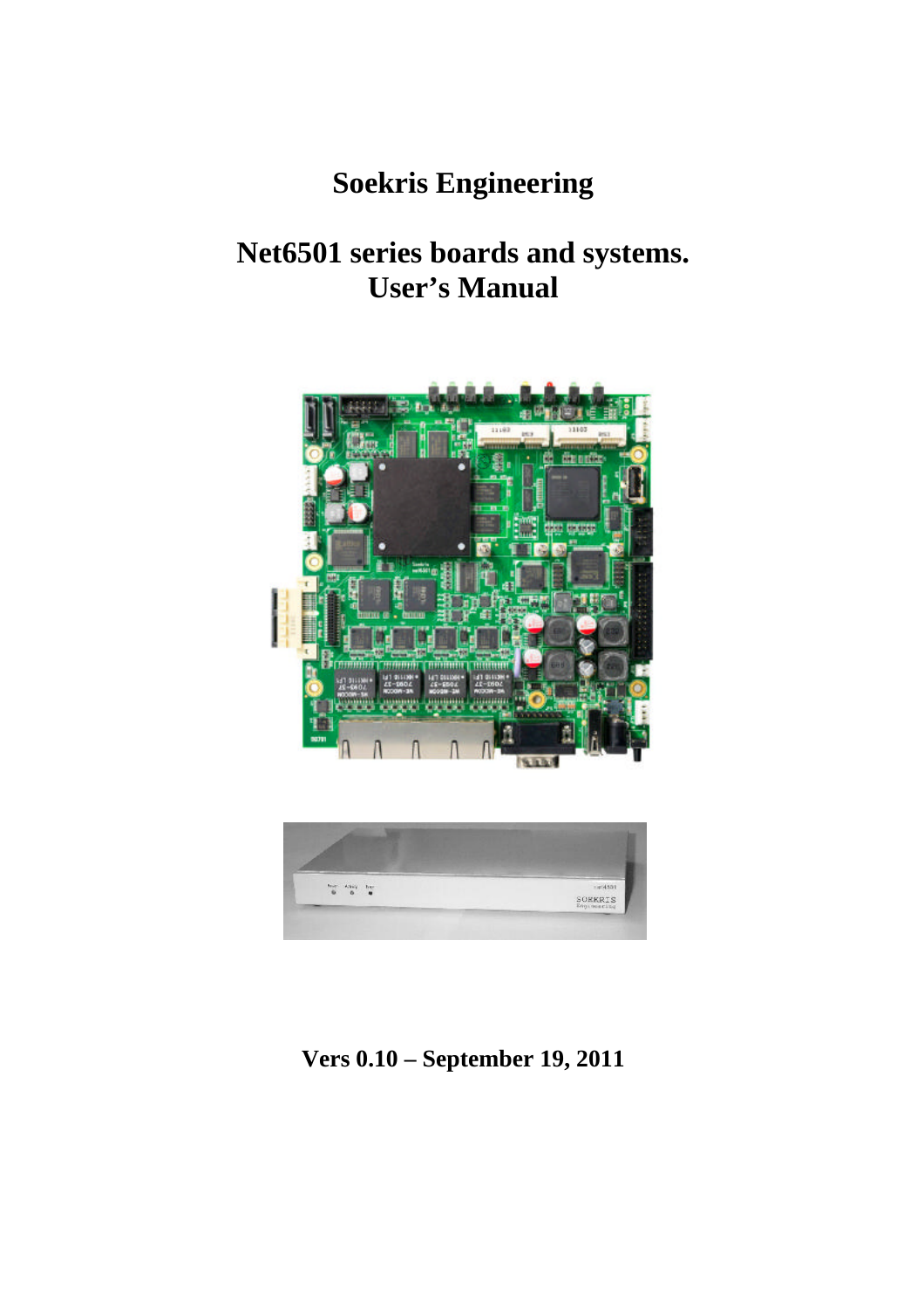## **Table of Contents**

| 1                       |     |
|-------------------------|-----|
| 1.1                     |     |
| 1.2                     |     |
| $\mathbf{2}$            |     |
| 2.1                     |     |
| 2.2                     |     |
| 2.3                     |     |
| 2.4                     |     |
| 2.5                     |     |
| 3                       |     |
| 3.1                     |     |
|                         |     |
| 3.2                     |     |
| $\overline{\mathbf{4}}$ |     |
| 4.1                     |     |
| 4.2                     |     |
| 4.3                     |     |
| 4.4                     |     |
| 4.5                     |     |
| 4.6                     | .11 |
| 4.7                     |     |
| 4.8                     |     |
| 4.9                     |     |
| 4.10                    |     |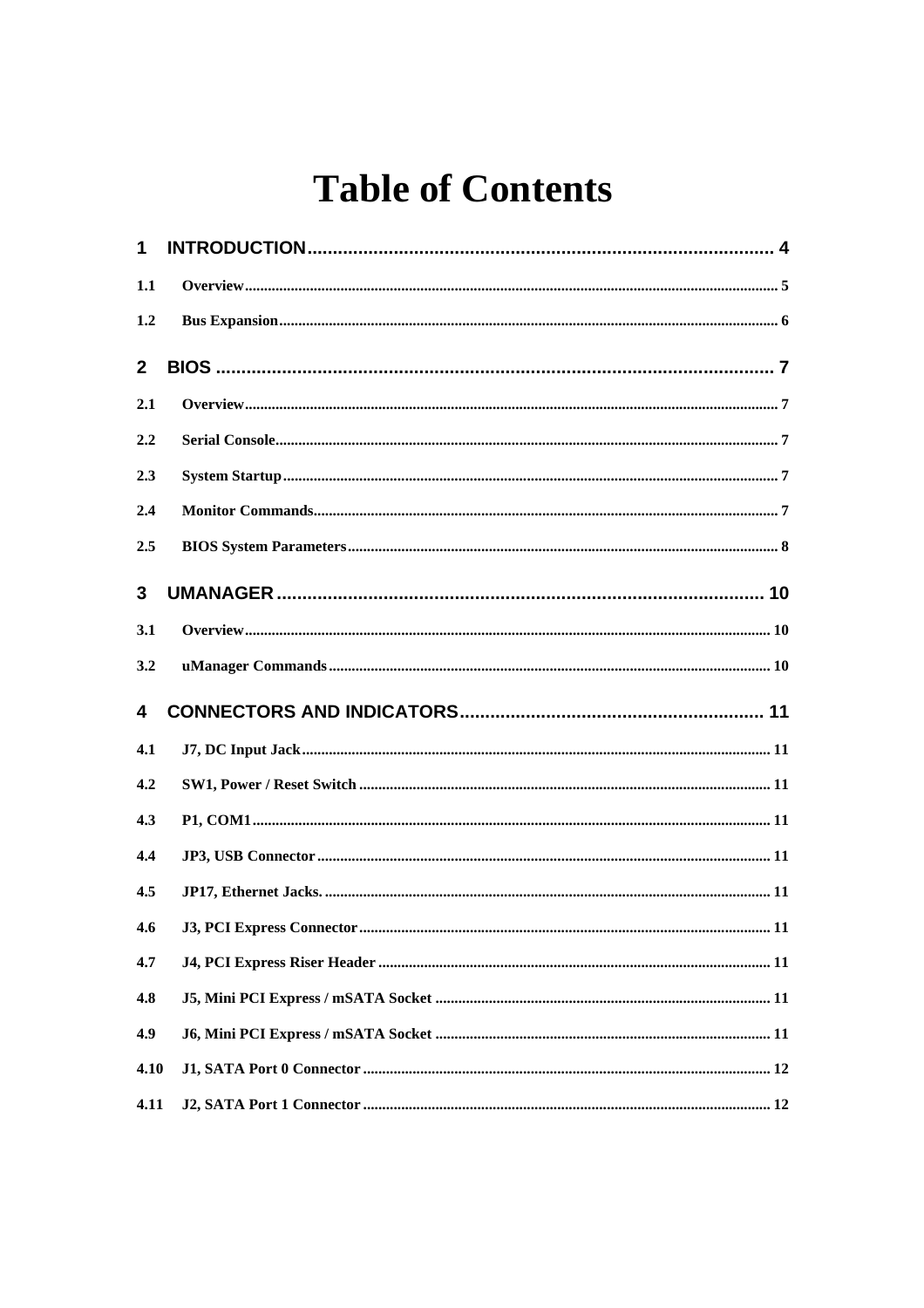| 4.12        |  |
|-------------|--|
| 4.13        |  |
| 4.14        |  |
| 4.15        |  |
| 4.16        |  |
| 4.17        |  |
| 4.18        |  |
| 4.19        |  |
| 4.20        |  |
| 4.21        |  |
| 4.22        |  |
| 4.23        |  |
| 4.24        |  |
| $5^{\circ}$ |  |
| 5.1         |  |
| 5.2         |  |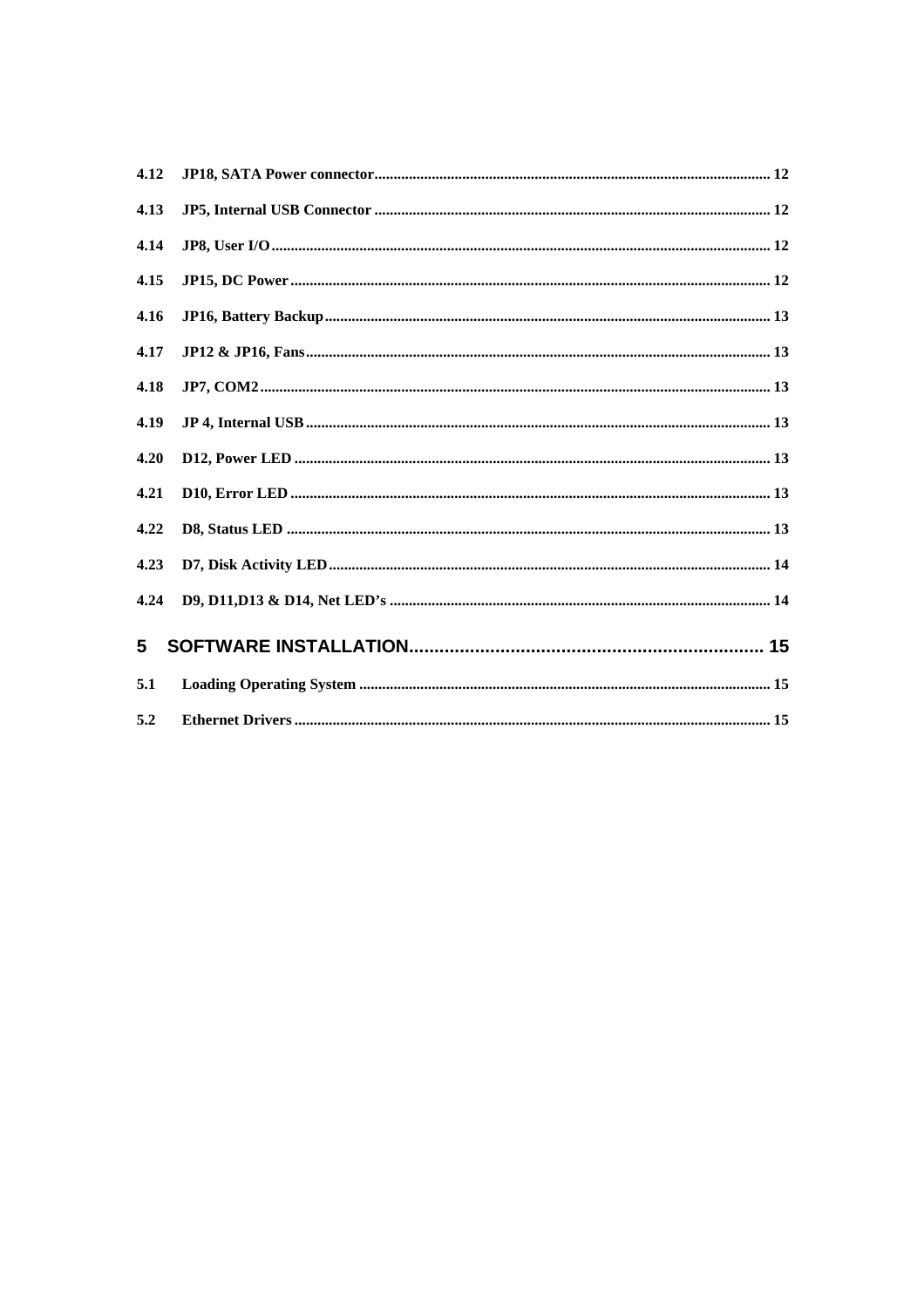## **1 Introduction**

This manual describes the Soekris Engineering net6501 Series of boards and systems. The net6501 boards are available in different configurations and are available as a board only, in the standard small sheet metal case, or in the 1U 19" rackmount case.

The net6501 is based on the Intel Atom E6xx series embedded processor, and is basically a PC compatible embedded computer optimized for network and communication applications.

This manual assumes that the reader has a good understanding of PC Architecture, and will only cover areas specific to the net6501. Most of the net6501 functionality and interfaces are either following official PC standards, or unofficial de-facto standards.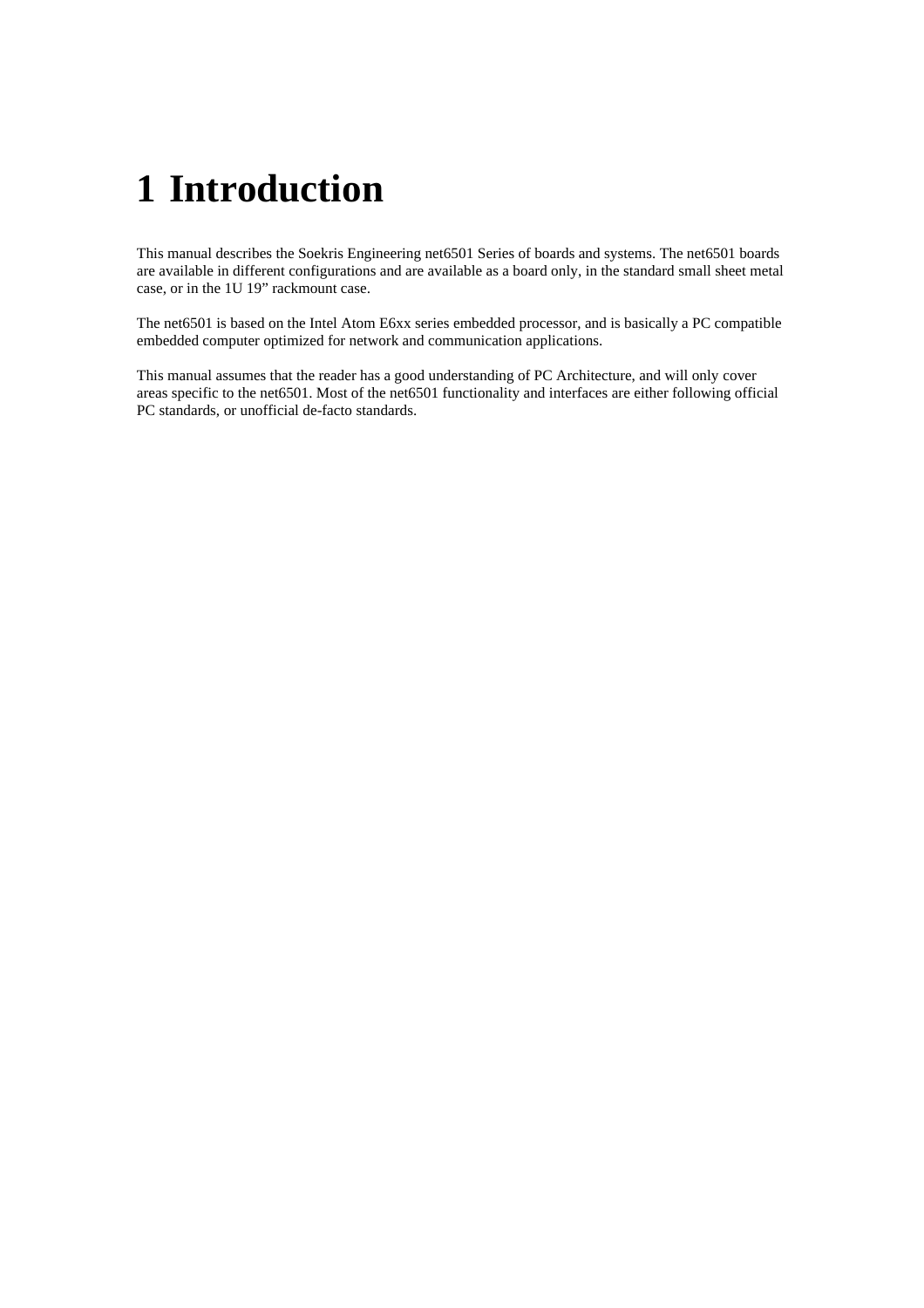Specifications

## **1.1 Overview**

| Processor                       | Single Chip Intel Atom E6xx, 0.6 Ghz to 1.6 Ghz clock.                                                   |  |  |  |  |
|---------------------------------|----------------------------------------------------------------------------------------------------------|--|--|--|--|
| <b>Support Chipset</b>          | Intel EG20T PCH                                                                                          |  |  |  |  |
| Main Memory                     | 512 to 2048 Mbyte DDR2-800 DRAM, soldered on board.                                                      |  |  |  |  |
| <b>BIOS</b>                     | 1 Mbyte SPI FLASH, soldered on board.                                                                    |  |  |  |  |
|                                 | Contain Soekris Engineering comBIOS and various firmware.                                                |  |  |  |  |
| <b>Bus Expansion</b>            | One PCI Express x1 slot, limited power available.                                                        |  |  |  |  |
|                                 | One header for optional riser to support 2 <sup>nd</sup> PCI Express x1 slot.                            |  |  |  |  |
|                                 | One Full Mini-PCI Express shared with mSATA socket.                                                      |  |  |  |  |
|                                 | One USB only Mini-PCI Express shared with mSATA socket.                                                  |  |  |  |  |
| Ethernet                        | Four Gigabit Ethernet Controllers using the Intel i82574L PCIe chip,                                     |  |  |  |  |
|                                 | supporting 10BaseT, 100BaseTX and 1000BaseT.                                                             |  |  |  |  |
|                                 | RJ-45 Connectors at board edge with built in LED's for link status and                                   |  |  |  |  |
|                                 | network activity.                                                                                        |  |  |  |  |
| <b>Serial Ports</b>             | Two serial ports, using 16C550 uarts.                                                                    |  |  |  |  |
|                                 | One standard with PC type DB-9 connector at board edge.                                                  |  |  |  |  |
|                                 | One with 10 pins header.                                                                                 |  |  |  |  |
| <b>USB Ports</b>                | One external USB 2.0 high speed port                                                                     |  |  |  |  |
|                                 | Two internal USB 2.0 high speed ports                                                                    |  |  |  |  |
| Storage                         | One internal low profile USB connector, Two mSATA sockets shared with                                    |  |  |  |  |
|                                 | Mini-PCI Express sockets                                                                                 |  |  |  |  |
| <b>Real Time Clock</b>          | Integrated in the Atom E6xx. Backup power is provided by a rechargeable                                  |  |  |  |  |
|                                 | lithium battery, which can supply power for minimum 1 month.                                             |  |  |  |  |
| Supervision                     | Watchdog timer, integrated in the Atom E6xx.                                                             |  |  |  |  |
|                                 | 32 bit microcontroller provides out of band management, temperature and                                  |  |  |  |  |
|                                 | voltage monitoring, fan control.                                                                         |  |  |  |  |
| General Purpose I/O             | 16 bits of programmable input/output pins, connected directly to a user                                  |  |  |  |  |
| <b>Power Supply</b>             | programmable Xilinx XC3S50A FPGA.<br>6 to 25V DC max 30W, using a DC input Jack at board edge or using a |  |  |  |  |
|                                 | internal power connector.                                                                                |  |  |  |  |
| Power Consumption               | Max 8W without using expansion connectors.                                                               |  |  |  |  |
| <b>Environmental Conditions</b> | Operating:                                                                                               |  |  |  |  |
|                                 | 0°C to 60°C temperature                                                                                  |  |  |  |  |
|                                 | 10% to 90% relative humidity, non condensing.                                                            |  |  |  |  |
|                                 | Storage:                                                                                                 |  |  |  |  |
|                                 | -20°C to 85°C temperature                                                                                |  |  |  |  |
|                                 | 5% to 95% relative humidity, non condensing.                                                             |  |  |  |  |
| <b>EMI/EMC</b>                  | All interfaces intended for external connections are protected against                                   |  |  |  |  |
|                                 | emissions and immunity.                                                                                  |  |  |  |  |
| <b>Agency Compliance</b>        | When using the optional metal case:                                                                      |  |  |  |  |
|                                 | CE Marking EN55022 Class A                                                                               |  |  |  |  |
|                                 | CE Marking EN55024                                                                                       |  |  |  |  |
|                                 | FCC Part 15 Class A                                                                                      |  |  |  |  |
| Physical Size                   | Board only: 5.70" x 5.80" (145mm x 148 mm)                                                               |  |  |  |  |
|                                 | Wide metal case: 5.9" x 11.0" x 1.3" (150mm x 280mm x 33mm)                                              |  |  |  |  |
|                                 |                                                                                                          |  |  |  |  |
|                                 |                                                                                                          |  |  |  |  |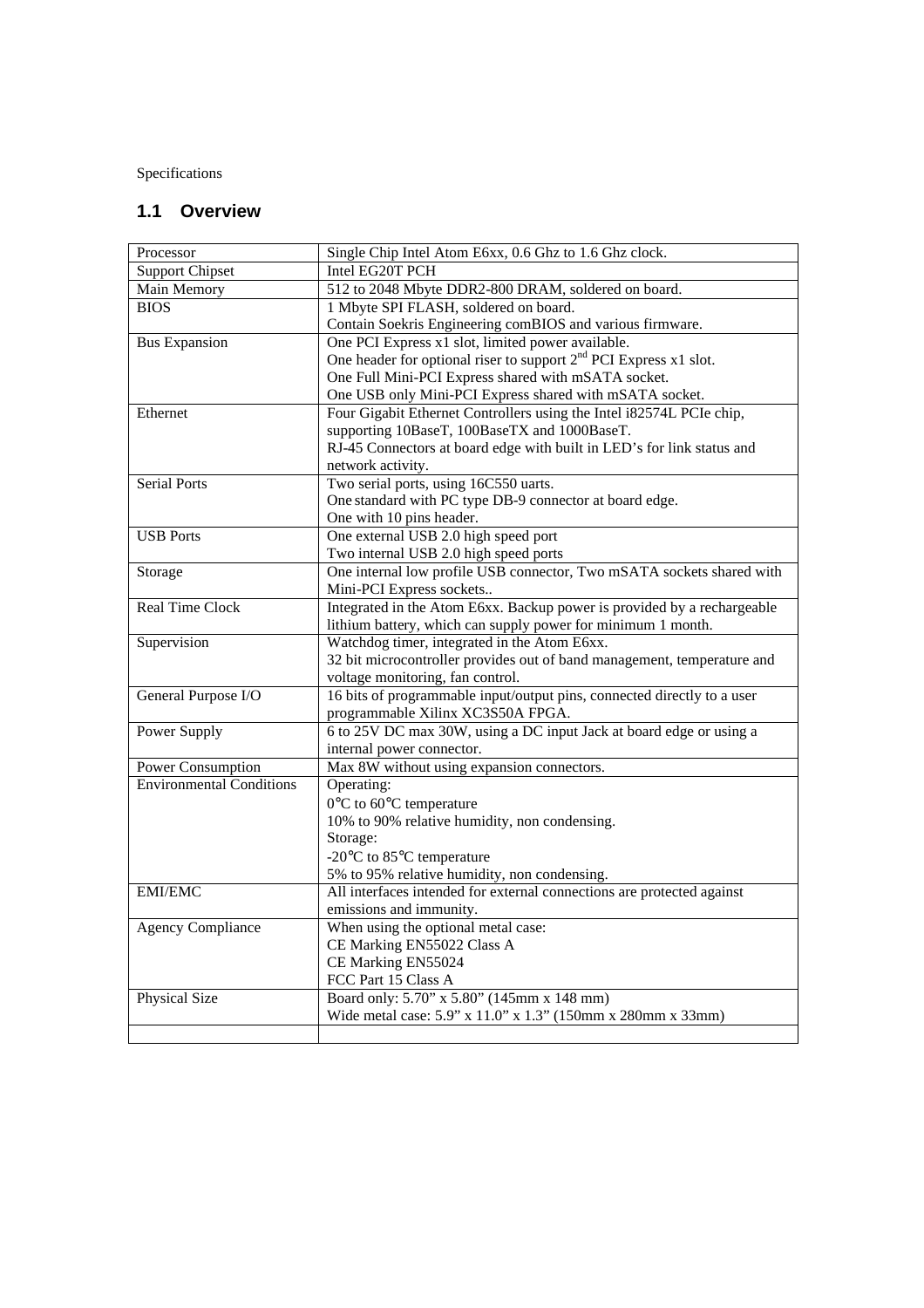## **1.2 Bus Expansion**

The net6501 have a number of bus expansion sockets:

J3 is a standard PCI Express x1 slot.

J4 is a special connector for an optional riser card for an additional PCI Express x1 slot.

J5 is a Mini-PCI Express USB only slot, no PCI Express signals available. Shared with mSATA 0 socket.

J6 is a full Mini-PCI Express x1/USB slot. Shared with mSATA 1 socket.

Please note that there are limited power available for the expansion connectors. There are only 25W available on the 1.5V, 3.3V and 12V power pins total. If a 2.5" hard disk is used, it will also need to share the available power.

An onboard DC-DC converter supplies +12V @ 1A to the PCI Express expansion connectors, up to 2A is available if the board is supplied with 8V or higher voltage on the power input.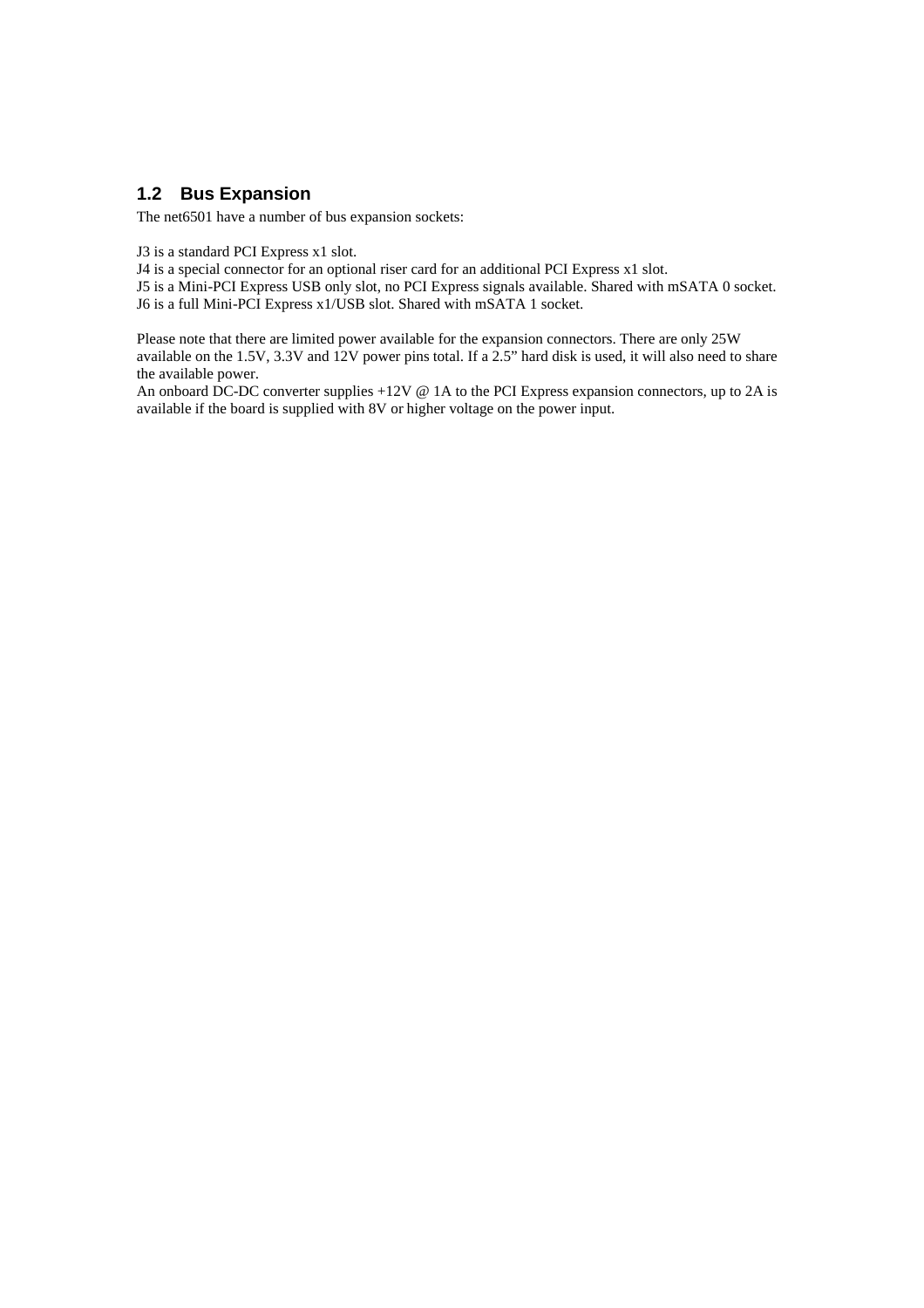## **2 BIOS**

## **2.1 Overview**

The net6501 comes with the Soekris Engineering netBIOS. The BIOS is designed especially for setup and operation using the serial port as the console. The BIOS is located in Flash memory, and can be upgraded over the serial port. Critical system setup parameters are also saved in the Flash memory, so the system will not lose any setup information due to CMOS battery backup power loss.

## **2.2 Serial Console**

The net6501 does not have any video or keyboard interface, and uses the COM1 serial port for the primary console interface instead. The serial port default baud rate is 19200, but it can be changed by the monitor "set" command. The netBIOS also has an emulation of int10 video system calls and int16 keyboard system calls, making it possible to run old real mode programs that expect video and keyboard services. This is mostly useful for running MS-DOS, and is limited to software using the BIOS calls only. The serial port connector is a standard PC type 9 pins D-SUB, so a serial crossover cable should be used when connecting to another PC.

The connected ANSI/VT100 terminal or terminal emulator should be set for 19200 baud, 8 databits, no parity, 1 stop bit, no flow control.

## **2.3 System Startup**

When the net6501 is powered up or rebooted, the netBIOS will first display diagnostic checkpoint codes on the serial console. When it has located and checked the first 64 Kbytes of main memory, it will display a sign on message and then continue with additional testing and configuration. After that, it will start a short countdown before it will try to boot an operating system. During the countdown time, by pressing Ctrl-P, the normal boot process can be interrupted and control transferred to the comBIOS's monitor program. The monitor is a command line driven program for setup and light diagnostic and debugging. Typing "?" or "help" at the command prompt will show a short list of commands available.

Note that after changing system parametes using the "set" command, it will be necessary to restart the system before the new parameters will be used, by using the "reboot" command.

## **2.4 Monitor Commands**

#### **boot [drive]**

Load operating system from a boot device, using int19 system call. Drive can either be a valid int13 drive entered as a hexadecimal number, or a special number. For example "80" will be first fixed disk drive, normally the first SATA disk on the net6501, and that is also the default if no parameter is entered. Currently defined special number is "F0", which will try to boot over the network, using the PXE boot ROM.

#### **reboot**

Will reboot the BIOS, normally used after changing system parameters.

#### **download**

Start downloading a binary image over the serial ports, using the XMODEM protocol. After entering the command, start sending at the terminal program at the other end. Will time out after 30 seconds if it does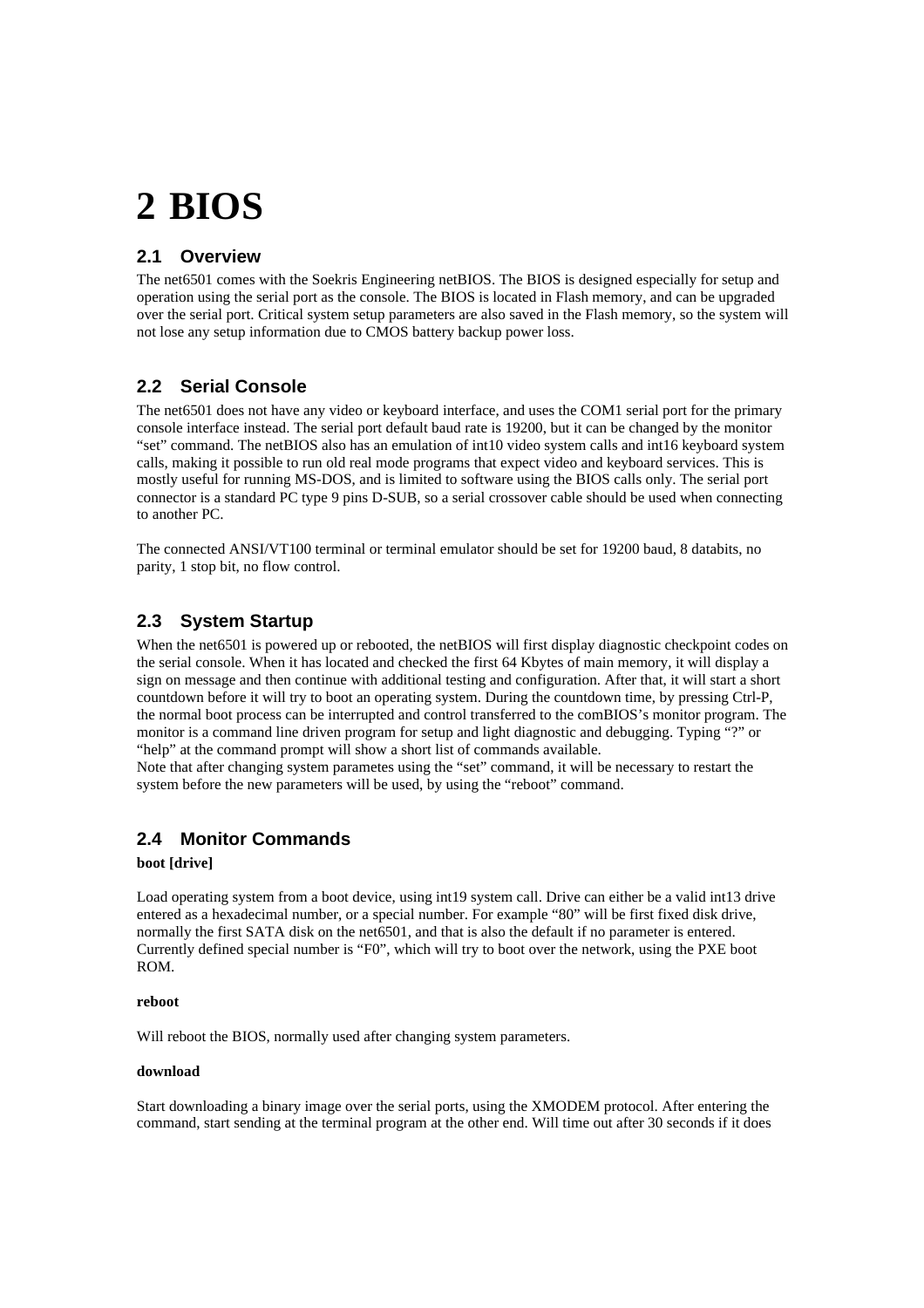not detect the start of a XMODEM transfer. Downloaded binary image will be saved in memory at 4000:0000.

#### **flashupdate**

Update the system flash BIOS with image at 4000:0000, normally the one just downloaded using the "download" command.

#### **time [HH:MM:SS]**

Update the time in the battery backed Real Time Clock, or if no parameter, show the current date and time. The time should be entered in 24 hours format, as "hour:minutes:seconds".

#### **date [YYYY/MM/DD]**

Update the date in the battery backed Real time Clock, or if no parameter, show the current date and time. The date should be entered as "year/months/date".

#### **set parameter=value**

Set a BIOS system parameter to a value. See section 2.5 for a list of currently available parameters to set. Note that a reboot is required after changing most parameters before the new value will be used.

#### **show [parameter]**

Show the current value of a parameter, or if no parameter, show a list of all parametes and their current value.

#### **d[b|w|d] [adr]**

List the content of the memory, in both ascii and hexadecimal. "db" will show it as 8 bit bytes, "dw" will show it as 16 bit words and "dd" will show it as 32 bit doublewords. "adr" is a memory address in hexadecimal, either in 16 bit seg:offset format or as a single linear 32 bit address. If no address is entered, it will continue listing from last address, if "d" is entered alone, it will list in the last used format.

#### **i[b|w|d] port**

Input and show the content of a port address. "ib" will input a 8 bit byte, "iw" will input a 16 bit word and "id" will input a 32 bit double word. The port address is in hexadecimal from 0 to FFFF.

#### **o[b|w|d] port value**

Output a value to a port address. "ob" will output a 8 bit byte, "ow" will output a 16 bit word and "od" will output a 32 bit double word. The port address is in hexadecimal from 0 to FFFF, and the value is a hexadecimal number.

#### **e[b|w|d] addr value [...]**

Enter values in memory. "eb" will enter a 8 bit byte, "ew" will enter a 16 bit word and "ed" will enter a 32 bit double word. "adr" is a memory address in hexadecimal, either in 16 bit seg:offset format or as a single linear 32 bit address.

#### **2.5 BIOS System Parameters**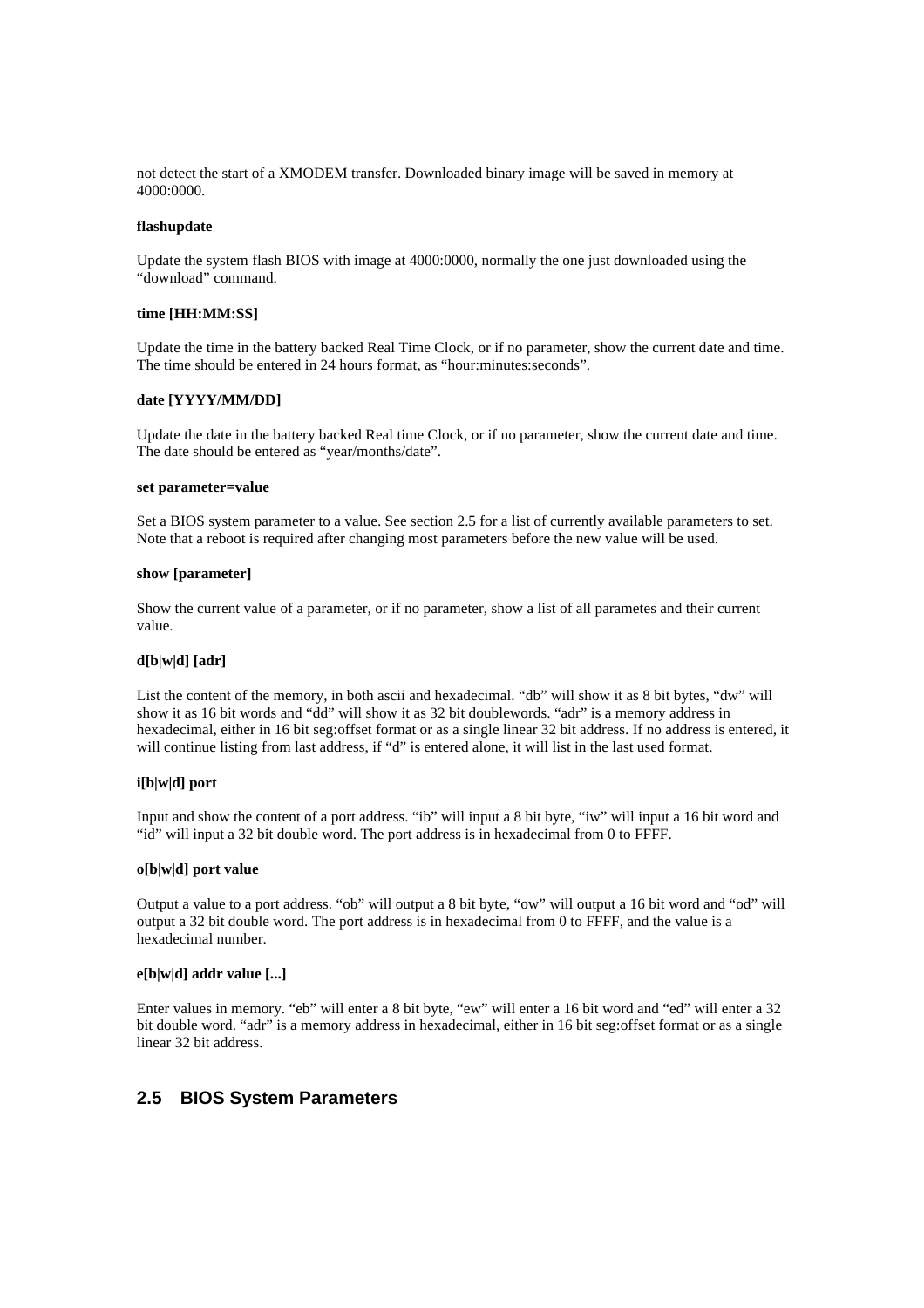#### **ConSpeed**

Serial Console speed baud rate. Value can be 2400, 4800, 9600, 19200, 38400 or 57600, default is 19200.

#### **ConLock**

Protecting the serial console port from modifications using int14 system calls. Value can be "enabled" or "disabled", default is "enabled". Useful for preventing MS-DOS from changing the console speed on start up.

#### **BIOSentry**

To control if the "Press Ctrl-P for entering Monitor." message should be displayed during before booting. Value can be "enabled" or "Disabled", default is "enabled". Useful for making it harder for end users to enter the monitor and modify BIOS settings. Note that pressing "Ctrl-P" will still work for entering the monitor.

#### **PCIROMS**

To control if the BIOS will execute code found in PCI expansion ROM's. Value can be "enabled" or "disabled", default is "enabled". Can be used to disable problematic ROM's on PCI boards, or to shorten the BIOS boot time.

#### **BootDelay**

To set the delay time before booting an operating system. Value can be from 2 to 16 seconds, default is 5 seconds.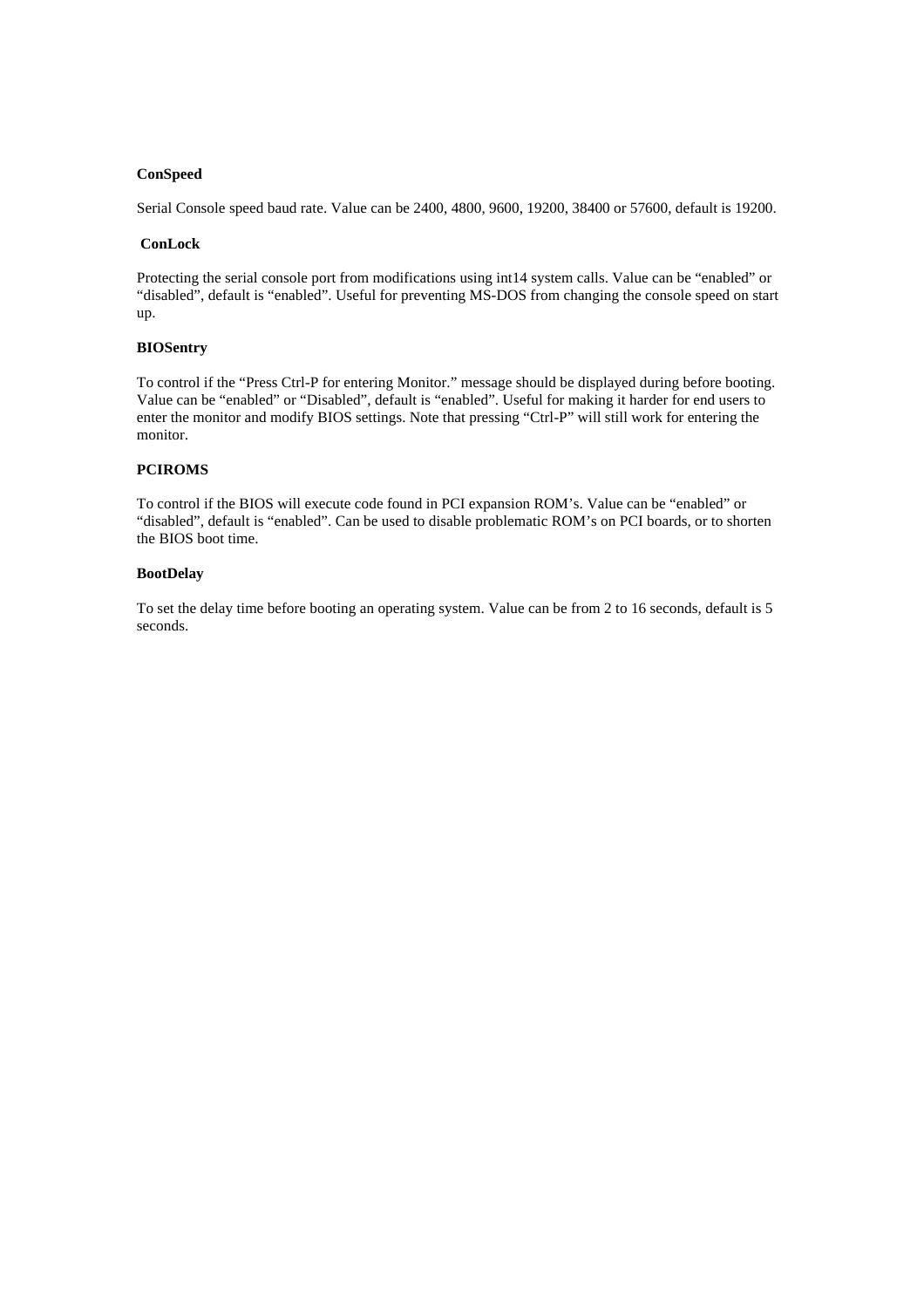## **3 uManager**

## **3.1 Overview**

The net6501 have a small 32 bit ARM based microcontroller for out of band management. It control power to the rest of the board, do voltage monitoring, temperature and fan management and also can update the SPI BIOS flash. It have a small monitor function that can be accessed over the COM1 serial port, a little like the monitor in the comBIOS. It will use the same serial port speed as set in the comBIOS, with 19200 as default if not changed or if the comBIOS is empty. The uManager monitor can be entered by entering "+++" followed by a one second pause. It will then unconditionally take over the COM1 serial port, write the signon message and a "#" prompt, then waiting for commands. The uManager is a command line driven program for out of band management and light diagnostics. Typing "?" or "help" at the command prompt will show a short list of commands available.

## **3.2 uManager Commands**

#### **download**

Start downloading a binary image over the serial ports directly to the BIOS flash, using the XMODEM protocol. After entering the command, start sending at the terminal program at the other end. Will time out after 30 seconds if it does not detect the start of a XMODEM transfer. As the microcontroller have limited RAM for storage it will program the BIOS Flash as it is being downloaded.

#### **exit**

Will exit the uManager, releasing the COM1 serial port back to the main processor

#### **reset**

Will do a hard reset to the main processor, then exit the uManager.

#### **power off**

Will power of the main processor.

#### **power on**

Will power on the main processor, then exit the uManager.

#### **update**

Will update the uMananger firmware from new image in the BIOS Flash.

#### **df addr**

Will display contents of BIOS Flash, addr is hex address of flash, from 00000 to FFFFF.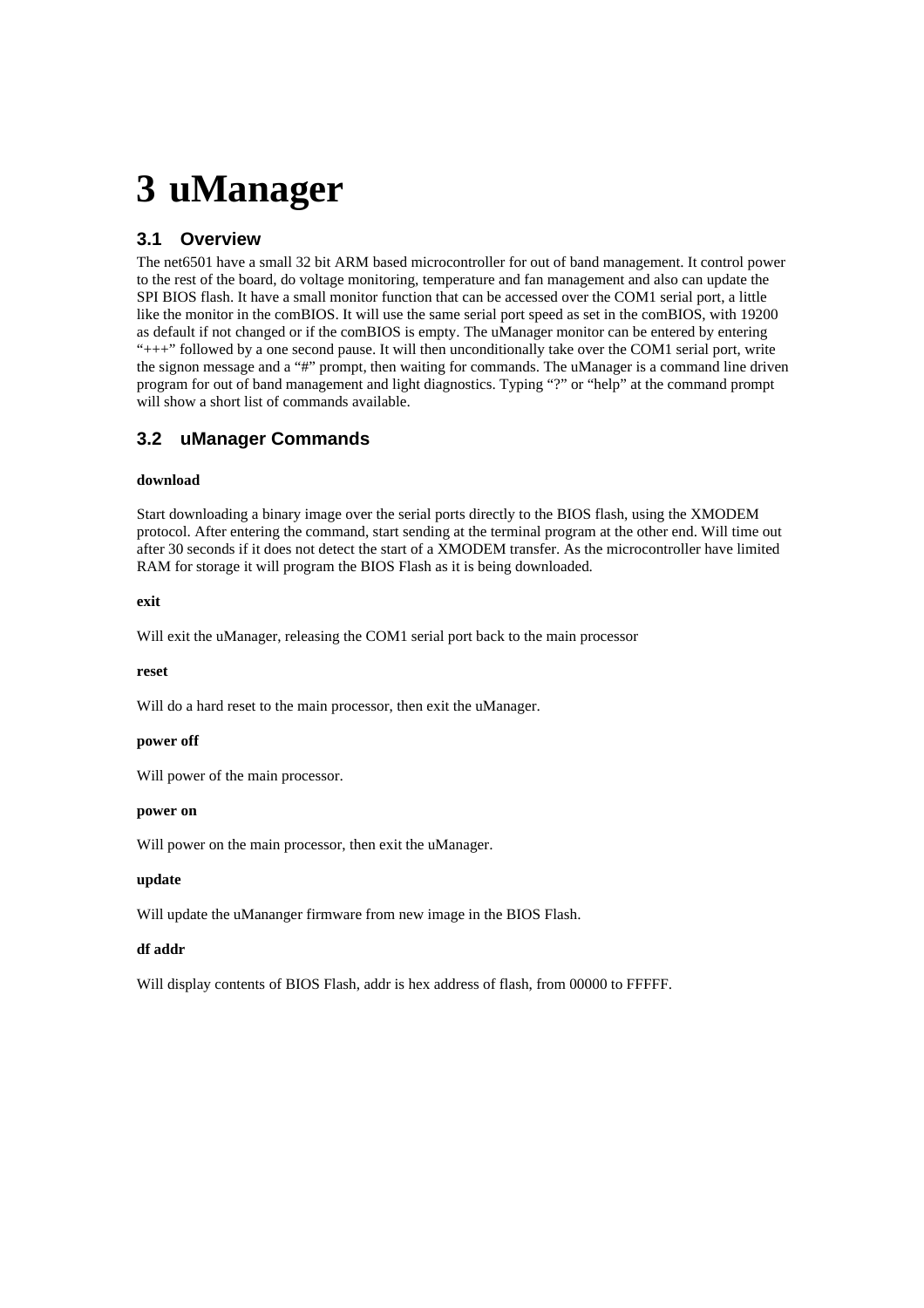# **4 Connectors and Indicators**

The following sections provide pin definitions and descriptions of all onboard connectors and LED indicators. Some of the connectors are on located along one edge of the board, and are designed for access though the rear of the optional sheet metal case. The LED indicators are located along the opposite board edge, and are designed to be viewed from the front of the case.

## **4.1 J7, DC Input Jack**

The 2.1mm DC Power Jack should be used for connecting a small wall mount unregulated power adapter, supplying 6V-28V DC at minimum 15 VA, preferable more depending on expansion added, with a 5.5mm outside, 2.1mm inside female power plug with plus at center pin. It is protected against reverse polarity. Please note that standard unregulated power transformers can supply much higher voltage that the specified nominal voltage, so when using such a type it's recommended to use one that is specified for 16V DC or less.

## **4.2 SW1, Power / Reset Switch**

Switch to hard reset the CPU and to control power. Press for less than 1 second to reset the board. Press for more than 2 seconds to power on the board if in powered down mode. Press for more than 4 seconds to power off the board if in powered up mode.

## **4.3 P1, COM1**

9 pins DB9 connector for serial port COM1. The pinout follow the de facto standard for DB9 PC serial ports. Normally used for serial management console.

## **4.4 JP3, USB Connector**

USB 2.0 high speed connector, connected to USB Port 1 on the EG20T.

## **4.5 JP17, Ethernet Jacks.**

Quad 8 pins shielded RJ-45 jacks with built in LED's for link status and network activity. Auto detects between 10baseT, 100baseTX and 1000baseT. When viewed from the rear, the left LED is link status, will be yellow when set for 10baseT and green when set for 100baseTX or 1000baseT, and the right LED will be green if there is network activity. When software uses the BIOS PCI functions for searching for PCI devices, the right jack closest to the D-sub connector will be the first Ethernet interface found.

## **4.6 J3, PCI Express Connector**

PCI Express rev 2.0 connector, please see the PCI Express Specification rev 2.0 for pin layout and electrical specifications. Also, please see the "Bus Expansion" section for limitations.

## **4.7 J4, PCI Express Riser Header**

Special header for optional riser board for  $2<sup>nd</sup>$  PCI Express connector.

## **4.8 J5, Mini PCI Express / mSATA Socket**

Mini PCI Express USB only / mSATA 0 socket, please see the Mini PCI Express Specification rev 1.0 and Serial ATA Specifications rev 3.1 for pin layout and electrical specifications, also, please see the "Bus Expansion" section for limitations.

## **4.9 J6, Mini PCI Express / mSATA Socket**

Mini PCI Express / mSATA 1 socket, please see J5 for more information.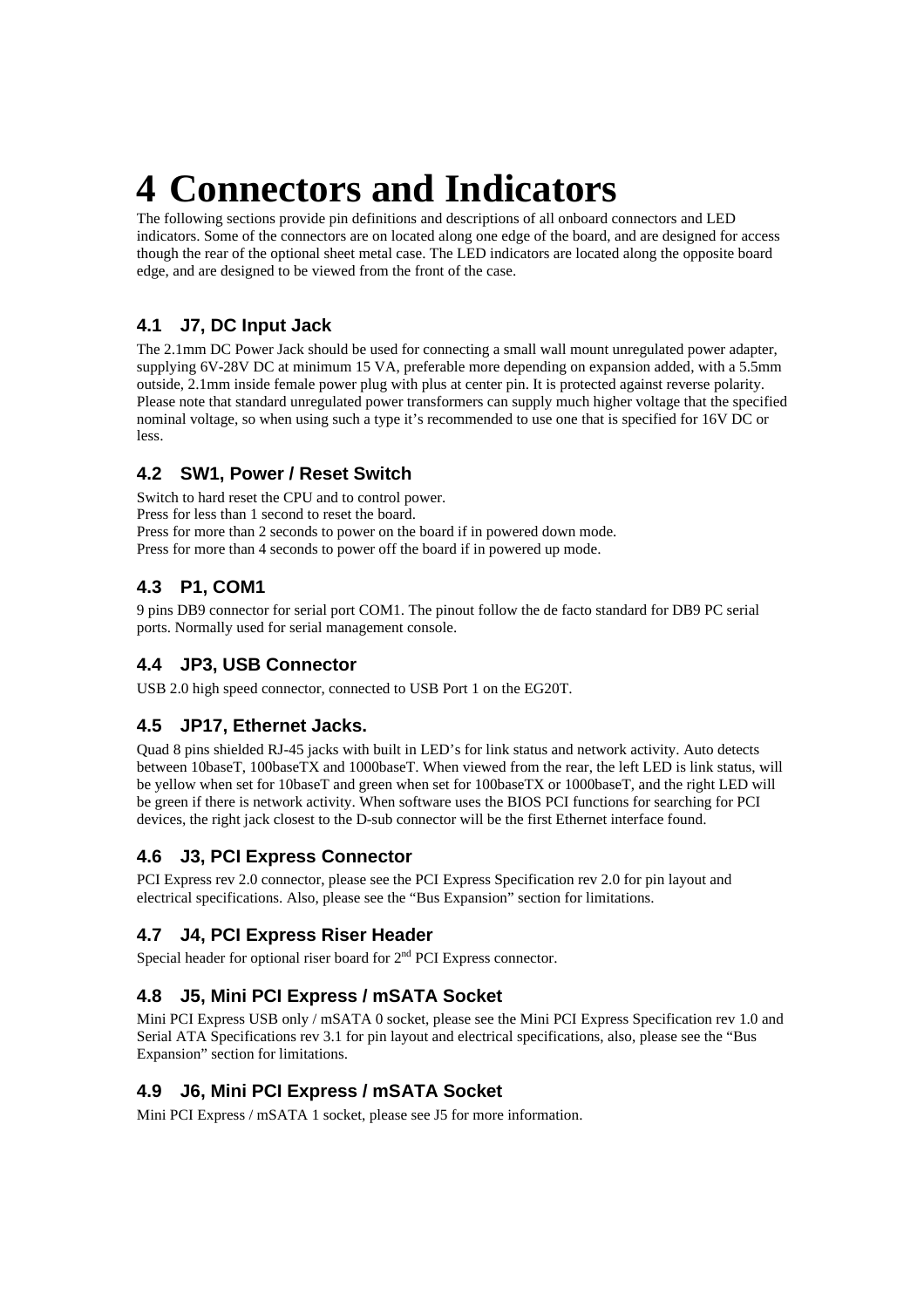## **4.10 J1, SATA Port 0 Connector**

SATA Port 0, 1.5 / 3.0 Gbps connector, shared with mSATA 0.

### **4.11 J2, SATA Port 1 Connector**

SATA Port 1, 1.5 / 3.0 Gbps connector, shared with mSATA 1

## **4.12 JP18, SATA Power connector**

5 pins AMP MTA100 header, to supply power to internal hard drives, pin 1 is the pin closest to JP1. Please note that there are limited power available, see "Bus Expansion" for limitations.

| Function   | Pin Number |
|------------|------------|
| $+3.3V$    |            |
| <b>GND</b> |            |
| $+5V$      |            |
| <b>GND</b> |            |
| $+12V$     |            |

## **4.13 JP5, Internal USB Connector**

USB 2.0 high speed connector, to be used with low profile USB Flash Memory, connected to USB Port 4 on the EG20T.

## **4.14 JP8, User I/O**

26 pins 0.050" header with 16 programmable general purpose input/output pins. They are connected directly to the Xilinx XC3S50A FPGA and therefore have a maximum voltage input level of 3.3V, please visit the Xilinx website for programming information and electrical specifications. Pin 1 is marked on the board.

| FPGA Pin | Function          | Pin Number |    | <b>Function</b>   | FPGA Pin |
|----------|-------------------|------------|----|-------------------|----------|
|          | $+3.3V$ Power     |            | 2  | $+5V$ Power       |          |
|          | $+3.3V$ Power     | 3          | 4  | <b>GND</b>        |          |
| 98       | GPIO <sub>0</sub> | 5          | 6  | <b>GND</b>        |          |
| 94       | GPIO <sub>1</sub> | 7          | 8  | GPIO <sub>2</sub> | 93       |
| 90       | GPIO <sub>3</sub> | 9          | 10 | <b>GND</b>        | --       |
| 89       | GPIO <sub>4</sub> | 11         | 12 | GPIO 5            | 88       |
| 86       | GPIO 6            | 13         | 14 | <b>GND</b>        |          |
| 85       | GPIO 7            | 15         | 16 | GPIO <sub>8</sub> | 84       |
| 83       | GPIO <sub>9</sub> | 17         | 18 | <b>GND</b>        | --       |
| 78       | GPIO 10           | 19         | 20 | GPIO 11           | 77       |
| 73       | GPIO 12           | 21         | 22 | <b>GND</b>        |          |
| 72       | GPIO 13           | 23         | 24 | GPIO 14           | 71       |
| 70       | GPIO 15           | 25         | 26 | <b>GND</b>        |          |

### **4.15 JP15, DC Power**

4 pins AMP MTA100 header, for connecting of an internal power supply of 5V to 28V DC., Pin 1 is the top pin, closest to JP 16. Please note that JP15 is NOT protected against reverse voltage.

| Function    | Pin Number |
|-------------|------------|
| <b>GND</b>  |            |
| <b>GND</b>  |            |
| VPWR        |            |
| <b>VPWR</b> |            |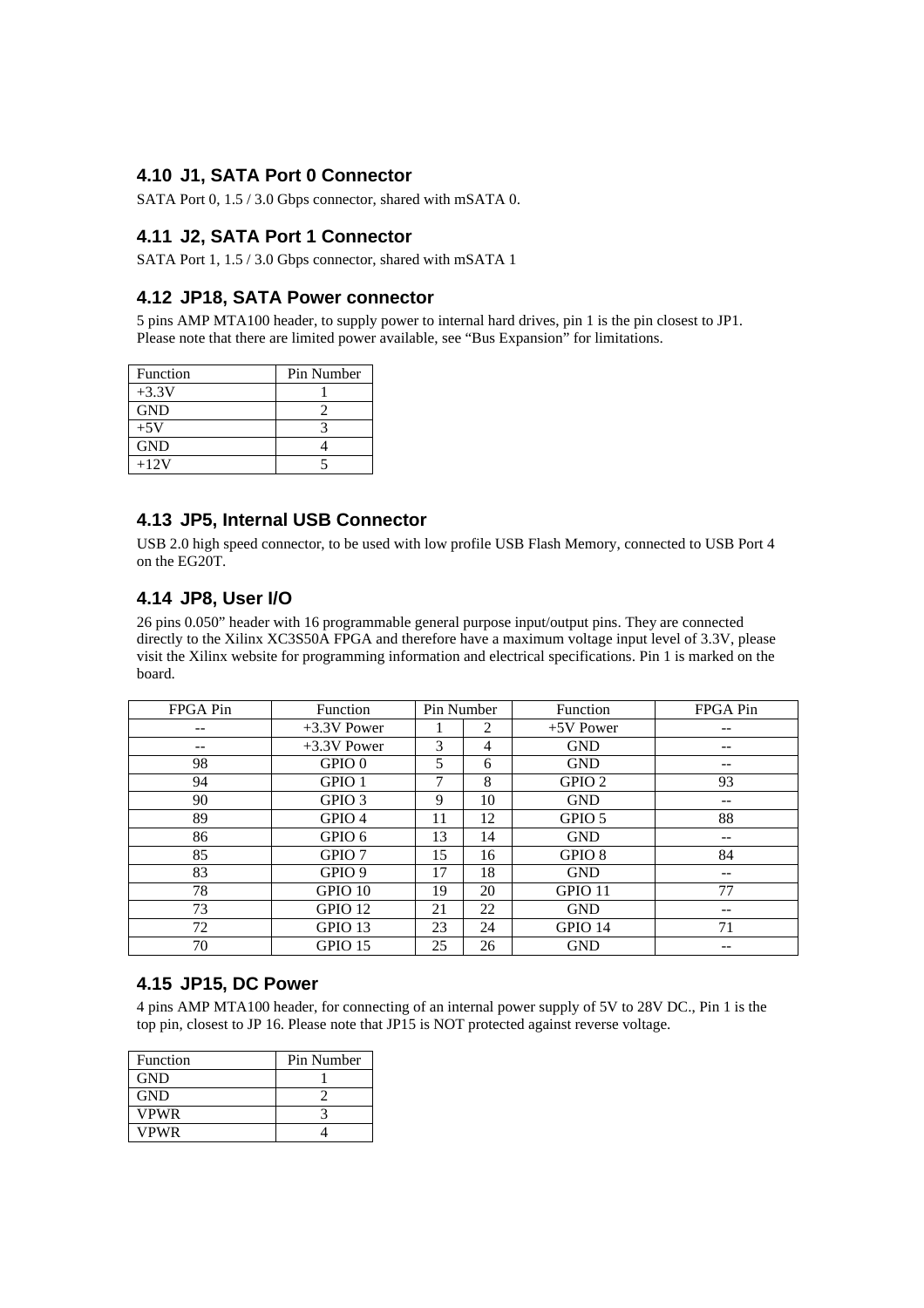## **4.16 JP16, Battery Backup**

2 pins AMP MTA100 header, for connecting a 8.4V NiMH rechargeable battery.

| Function | Pin Number |
|----------|------------|
| VRAT     |            |
| GND      |            |

## **4.17 JP12 & JP16, Fans**

3 pins AMP MTA100 header, for connecting optional 12V fans. The fans are controlled by the environmental controller in the uManager and should have Tach output. Pinout is de facto 3 pins PC standard.

| Function     | Pin Number |
|--------------|------------|
| <b>GND</b>   |            |
| <b>POWER</b> |            |
| <b>TACH</b>  |            |

## **4.18 JP7, COM2**

10 pins 0.050" header for serial port COM2. Can be connected to a DB9 using a de facto standard cable assembly. Pin 1 is marked on the board.

| DB9 Pin | Function   | Pin Number |    | Function   | DB9 Pin |
|---------|------------|------------|----|------------|---------|
|         | DCD        |            |    | <b>DSR</b> |         |
|         | <b>RXD</b> |            |    | <b>RTS</b> |         |
|         | TXD        |            |    | CTS        |         |
|         | DTR        |            |    | <b>RIN</b> |         |
|         | GND        |            | 10 | +5V Power  |         |

## **4.19 JP 4, Internal USB**

9 pins 0.050 header for two internal USB 2.0 high speed ports, connected to USB Port 2 and Port 3 on the EG20T. Pinout is the same as defacto PC standard and pin 1 is marked on the board.

| Function                         | Pin Number |  | Function            |
|----------------------------------|------------|--|---------------------|
| $P2 + 5V$                        |            |  | $P3 + 5V$           |
| P <sub>2</sub> D <sub>AT</sub> - |            |  | P <sub>3</sub> DAT- |
| $P2$ DAT+                        |            |  | $P3$ DAT+           |
| P <sub>2</sub> GND               |            |  | P <sub>3</sub> GND  |
|                                  |            |  |                     |

## **4.20 D12, Power LED**

This green LED will be on when there is applied power to the board.

## **4.21 D10, Error LED**

This red LED is connected to the Xilinx FPGA, pin 50. It is connected so that it will be on at power on, and can then be turned off and on by software control, see "software section" The BIOS will normally turn it off just before booting an operating system.

## **4.22 D8, Status LED**

This green is connected to the Xilinx FPGA, pin 52. It is connected so that it will be off at power on, and can then be turned off and on by software control, see "software section".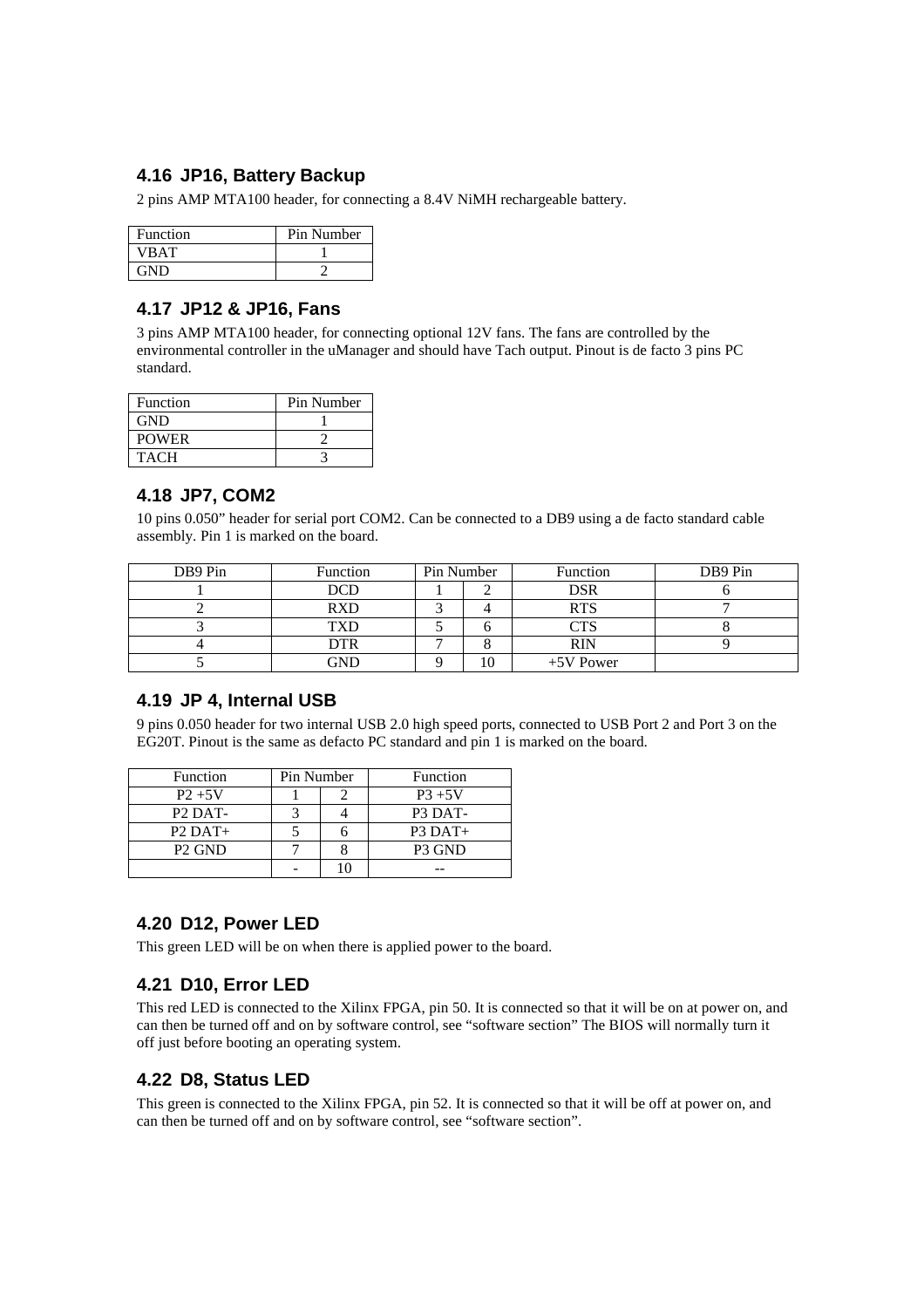## **4.23 D7, Disk Activity LED**

This yellow LED will be on when there is SATA disk activity.

## **4.24 D9, D11,D13 & D14, Net LED's**

These Green LED's will indicate status for each ethernet port, a LED will be on when the Link is ok, it will flash brighter when there is traffic.